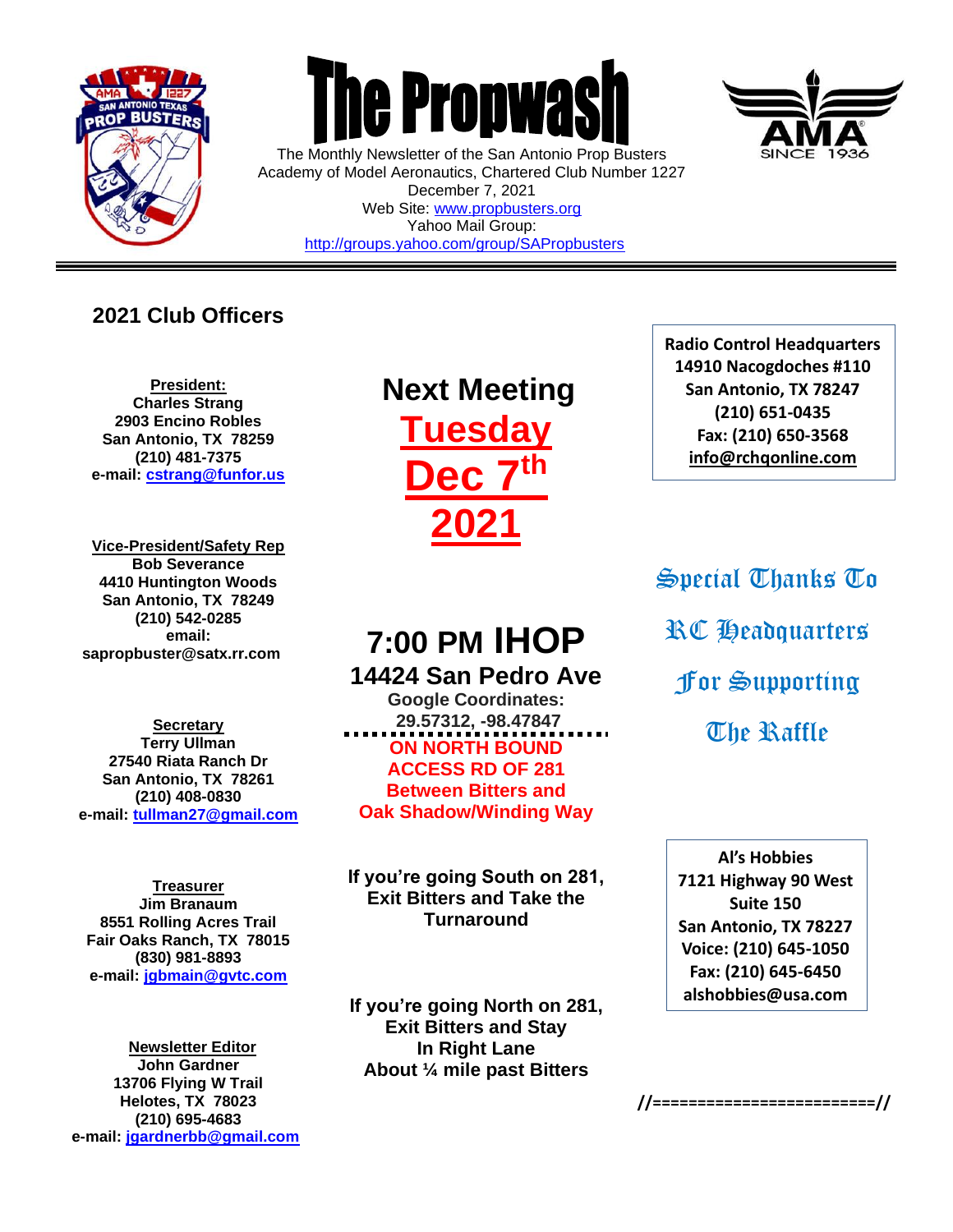**Date**: On 11/2/2021 at 7:00 PMish, the meeting of the Prop Busters was probably called to order by President, **Charles Strang** at IHOP, 14424 San Pedro Ave, just north of Bitters on 281.

President: **Charles** probably welcomed everyone and opened the meeting. **There may or may not have been visitors.** The October meeting minutes were probably approved. **Charles might have reminded all that actions taken by the club are based on motions made by members attending the meeting.**

Motions are then discussed and voted on by the members present. All members are invited to seek officer positions that come up every year.

**VP/Safety Officer**: **Bob** likely reminded all to fly safe and wherever you fly, demonstrate a positive attitude, be proactive, and make new friends. Also stay hydrated, and watch out for that spinning prop!

**Treasurer: Jim** almost assuredly reported the current expenses, income, and account balances. Contact Jim if you need details.

**Newsletter:** Standing order for the newsletter is that free ads and articles of interest for the newsletter need to be submitted by members to **John Gardner** by the 17th.

**Web Editor: We need someone to volunteer** to update the website to include posting pictures and our upcoming events and this may have been discussed

**Early Bird Raffle**- There may or may not have been an Early Bird Raffle.

#### **Old Business:**

**Field Search:** I'm fairly certain that some Old Business was discussed. The **BAMS** invitation for Prop Buster members to fly at their field as guests until we are able to acquire a field of our own hopefully still stands. Their field is located at Joshua Springs Park, out I-10 West about 6 miles past Borne, **Exit 533** toward Welfare, to 78013 FM 289. Enter the park and follow signs to the field. All present gave a round of applause to Sidney and the BAMS organization.

**George Wilson** may have reiterated that **ARCs**, located off Shepard Road, hosts an **open fun fly the Sunday afte**r their club meeting held on the **third Thursday of the month**.

#### **New Business:**

It is quite likely that some new business was discussed, but the details are so complex and the inescapable consequences of these far-reaching decisions so sensitive that the very fabric of time and space could be affected.

**There may have been some models shown, and I'll bet they were beauties.** 

**Crash Chronicles:** No reports of any mishaps reached this recorder's ears.

#### **The Raffle:**

If there was a raffle, we owe a big thanks to **Bob Severance**  and congratulations to everyone who won amazing prizes.



Possible MOTM Winner

Meeting probably Adjourned around 8:33 PMish Minutes not Submitted

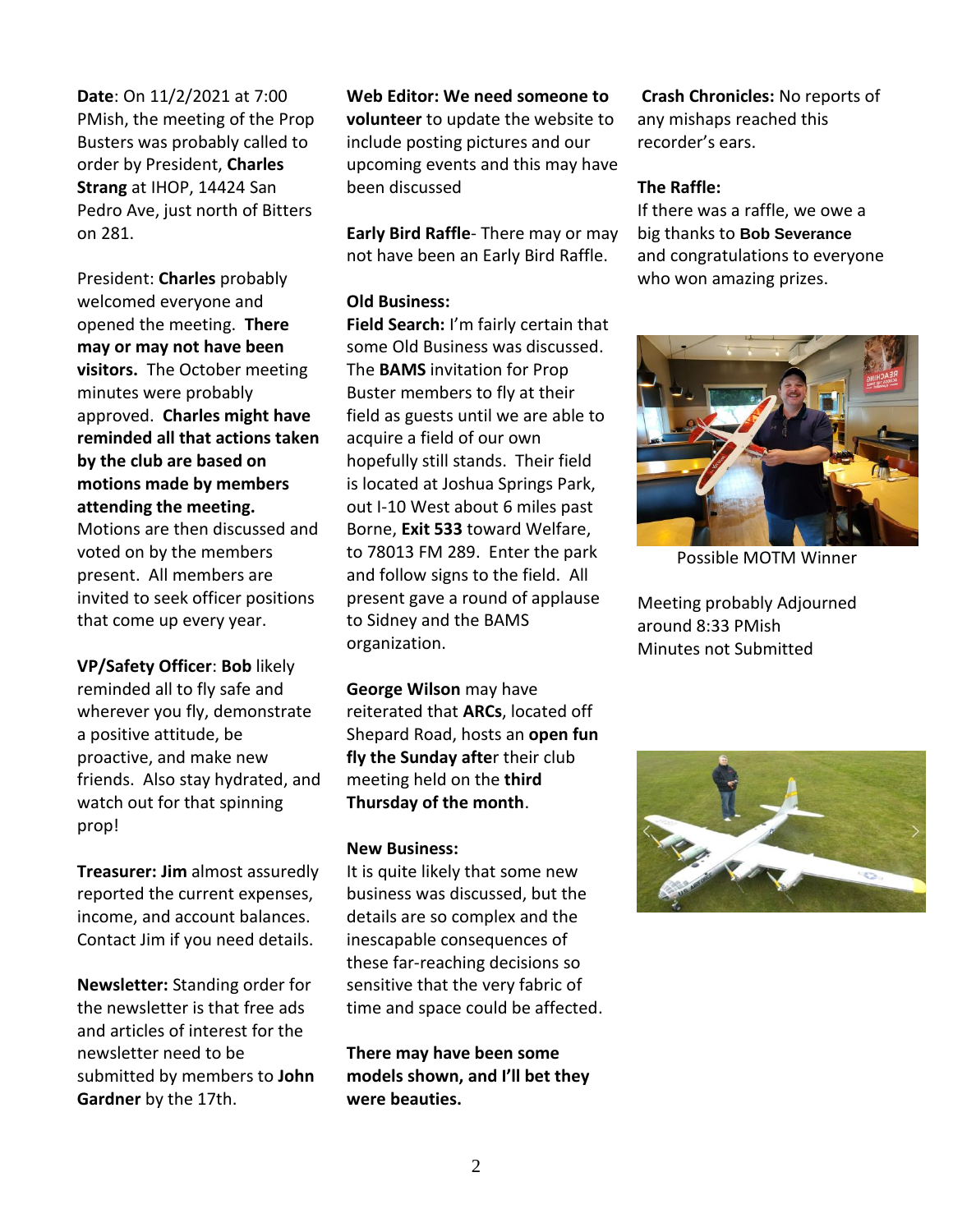## **Membership Notes**





E-Mail: rstorm@satx.rr.com *Need a membership list? e-mail me and I'll send you a fresh one.*

NEED AN INSTRUCTOR? Call Me,

Thank all of you for sticking with us while we seek to acquire a new flying field for general use.

 We accepted one new member in November. His Name is Cecil L. Jackson. He lives near San Geronimo and intends to use that as his primary flying location.

Remember, we still have flying rights at San Geronimo Air Park. If you have never been out there, you can give Ken Rogers a call at (210) 259-3761. Ken has a hanger rented at San Geronimo and will be happy to give you an introduction to flying from the Air Park. Remember you must always have a safety observer with you at San Geronimo to watch out for full scale aircraft as it is an active runway.

3 members celebrate a birthday in December. Wish them a happy birthday when you see them.

Day of Birth Member Name

- 9 Sidney E. Hipp<br>23 Kevin Pellone
- Kevin Pellone
- 29 Ronald M. Dietes